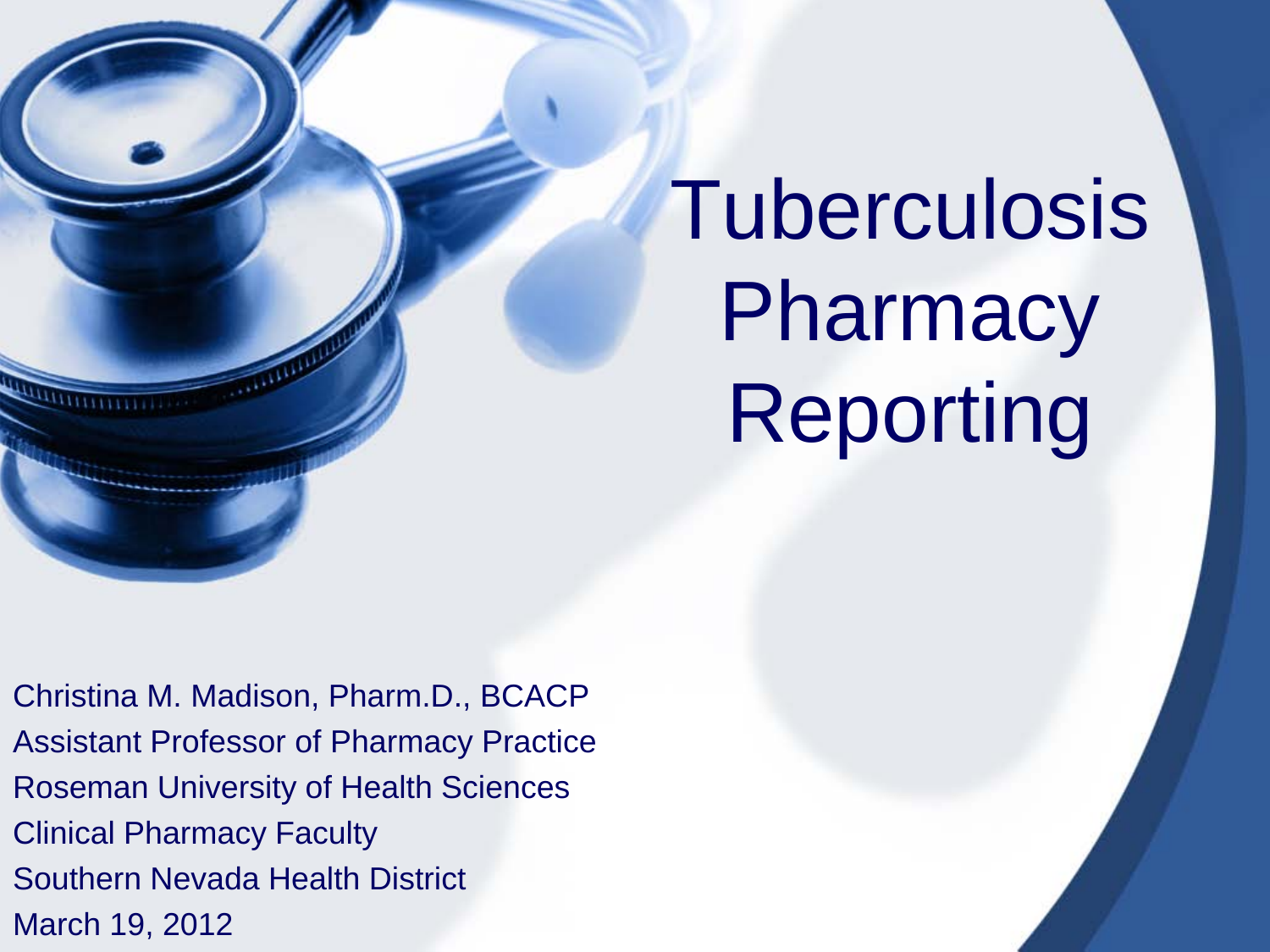### Learning Outcomes

- Determine a pharmacy/pharmacist role in Tuberculosis (TB) prevention and control
- Discuss rationale for the development of TB reporting requirement for pharmacies and pharmacists
- Identify new TB reporting requirements for pharmacies/pharmacists
- Identify the appropriate treatment regimens utilized for active TB disease
- Discuss multi-drug resistant (MDR), extensively drug resistant (XDR), and totally drug resistant TB (TDR)
- Identify the benefits of meaningful partnership between pharmacies and public health entities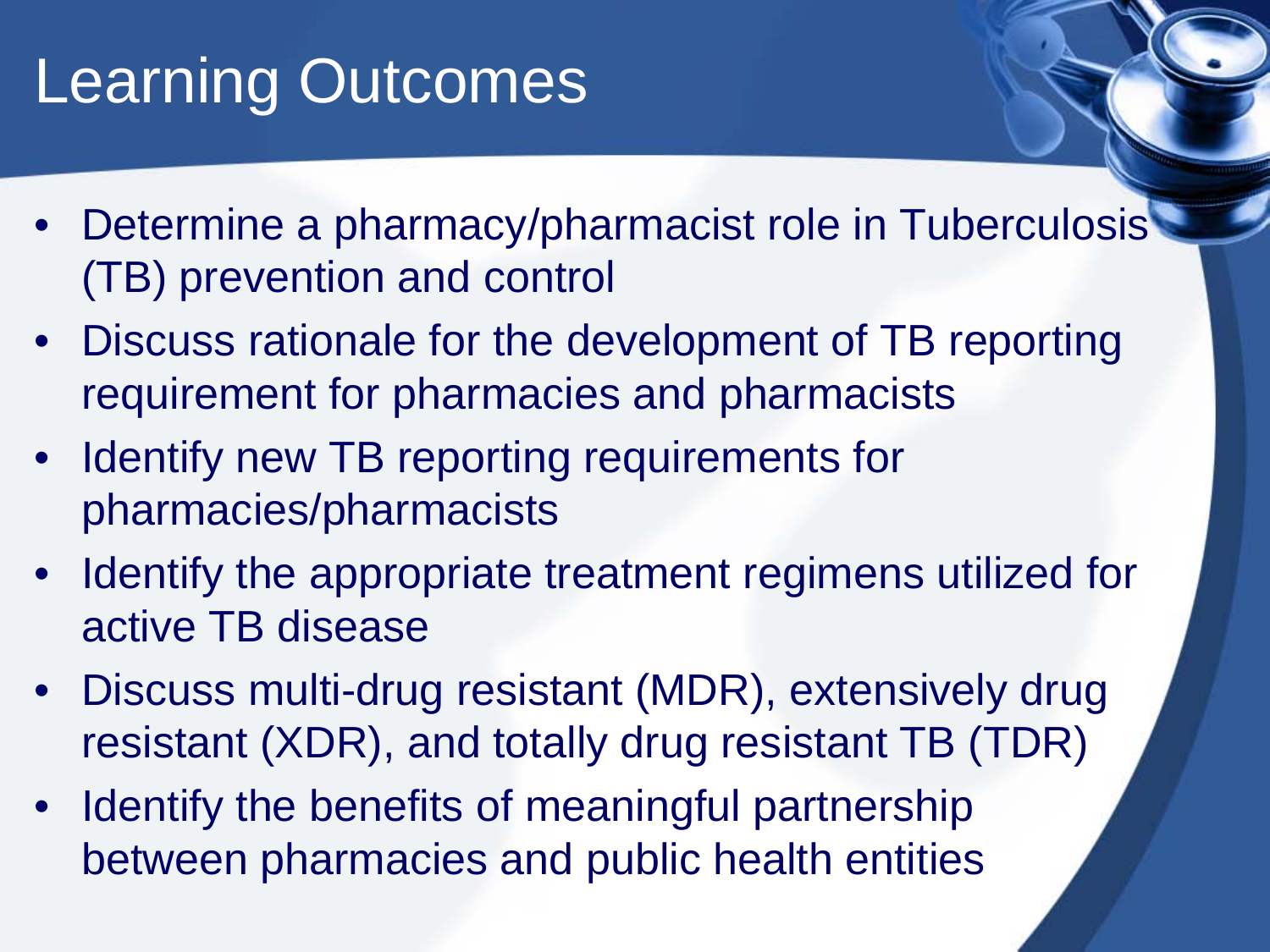#### **Background**

- Ten to Fifteen million persons in the United States are infected with *M. tuberculosis*
- TB cases are reported in every state on an annual basis
- Without treatment, 5% of persons who have been infected with *M. tuberculosis* will develop active disease
	- Typically with in 2 years of becoming infected
- Approximately, 10% of persons with competent immune systems who don't receive treatment will develop TB at one point in their lifetime
- TB infection and diabetes increases your risk of developing disease to 30% in your lifetime
- TB and HIV infection increases your risk of developing TB disease 7-10% per year that you have both diagnoses (very high lifetime risk)
- Drug-resistant cases have been reported in almost every state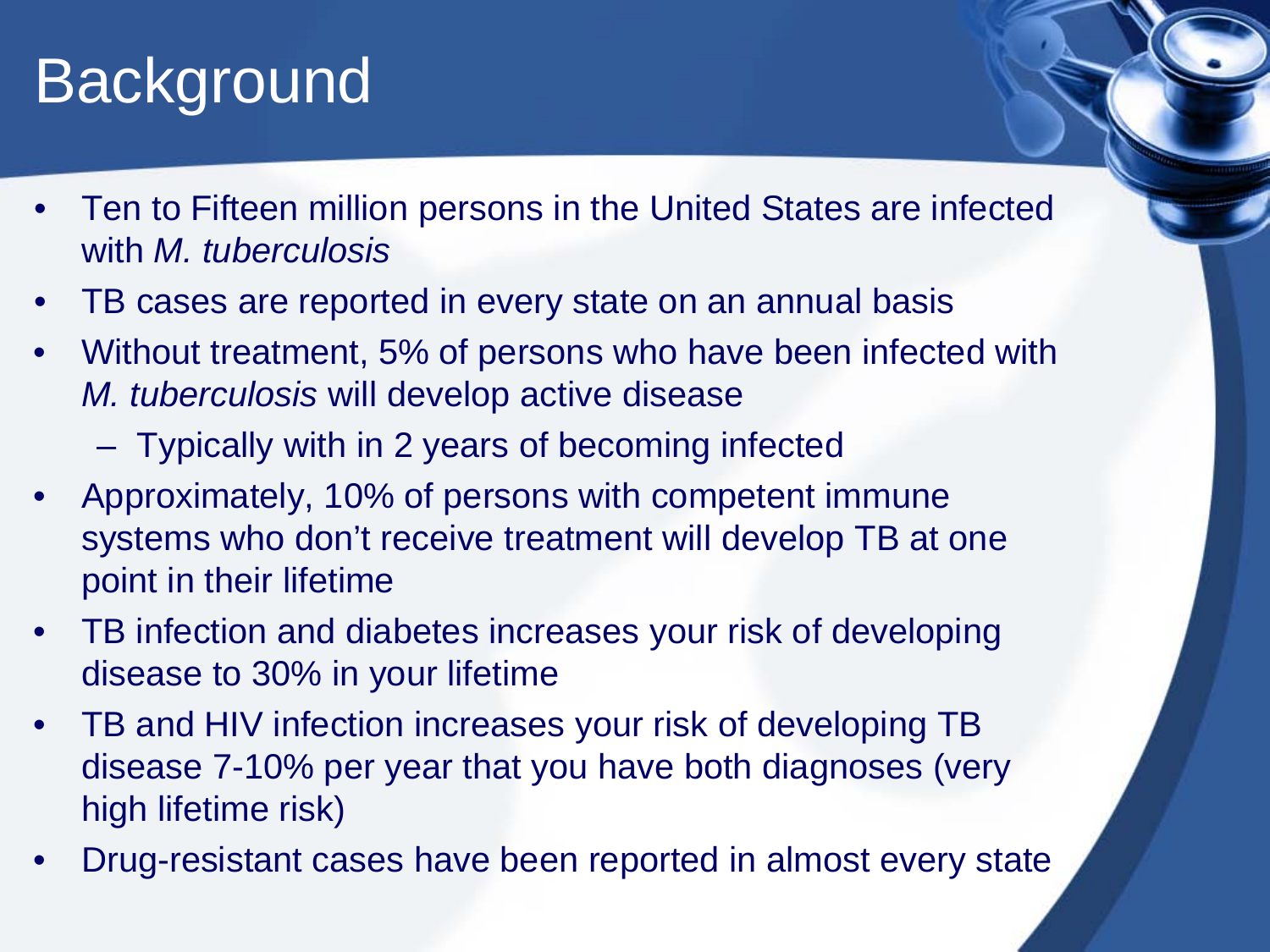#### Background

- Patient may be discharged from the hospital or sent to the pharmacy by their provider with prescriptions for TB medications
	- May or may not be referred to the TB clinic for outpatient follow-up
- *Patients should not be sent to pharmacies to pick up their prescriptions (following hospitalization)*
	- *Especially if there is a possibility of contagiousness*
- This accounts for a small percentage of cases with active TB disease (managed by private providers)
	- On average this trends between 2-5 patients per year
	- 4 cases have been identified from pharmacies in 2012
- Pharmacists are the most accessible healthcare worker that the patient will see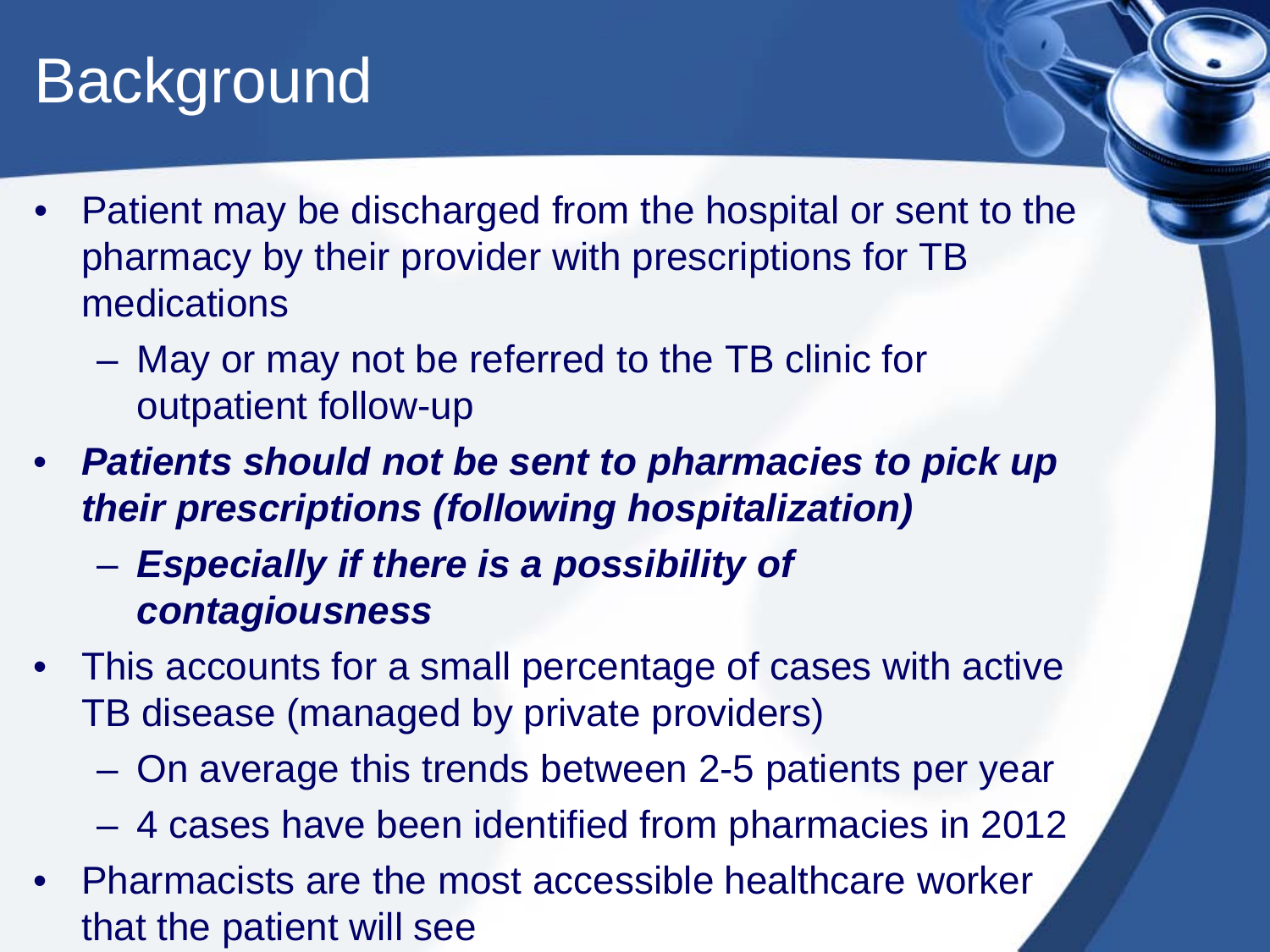#### Rationale

- Appropriate treatment is key to success and curing the infection and disease
	- Inappropriate treatment can lead to multi-drug resistance and exposure of infection to more individuals
- Active TB disease is typically treated with a 4 drug regimen for a minimum of 6 months of therapy
	- If the organism is sensitive to all active first line TB medication
- These medications have varied side effects and drug-drug interactions
- Co-morbid conditions such as diabetes, rheumatoid arthritis, psoriasis, and HIV put patients had a high risk of developing disease as well as a delayed response to therapy
- Knowing the patients full medical picture is imperative to achieving optimal drug therapy and treatment success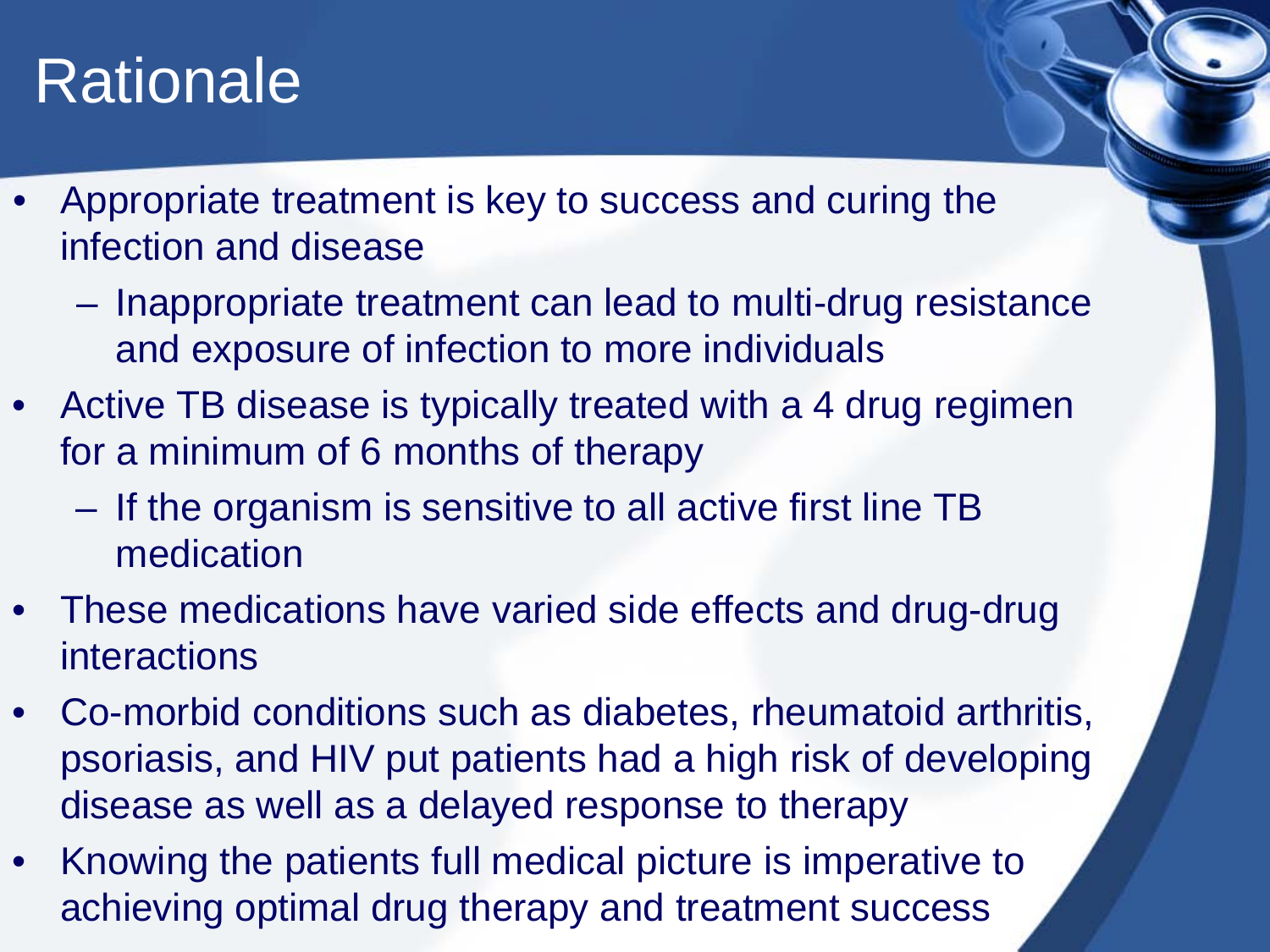#### **Rationale**

- Pharmacies and pharmacist are uniquely positioned to know a patients full medication history
	- Chronic conditions can be identified by drug therapy being received
- Based on the Center for Disease Control and Prevention (CDC) recommendations
	- All patients identified with suspected or diagnosed active TB should be treated under directly observed therapy (DOT)
- Most providers do not have the ability to have a patient come to their office on a daily basis to receive medication
- Treatment of active TB disease via a private practitioner can be difficult
	- For both the patient and provider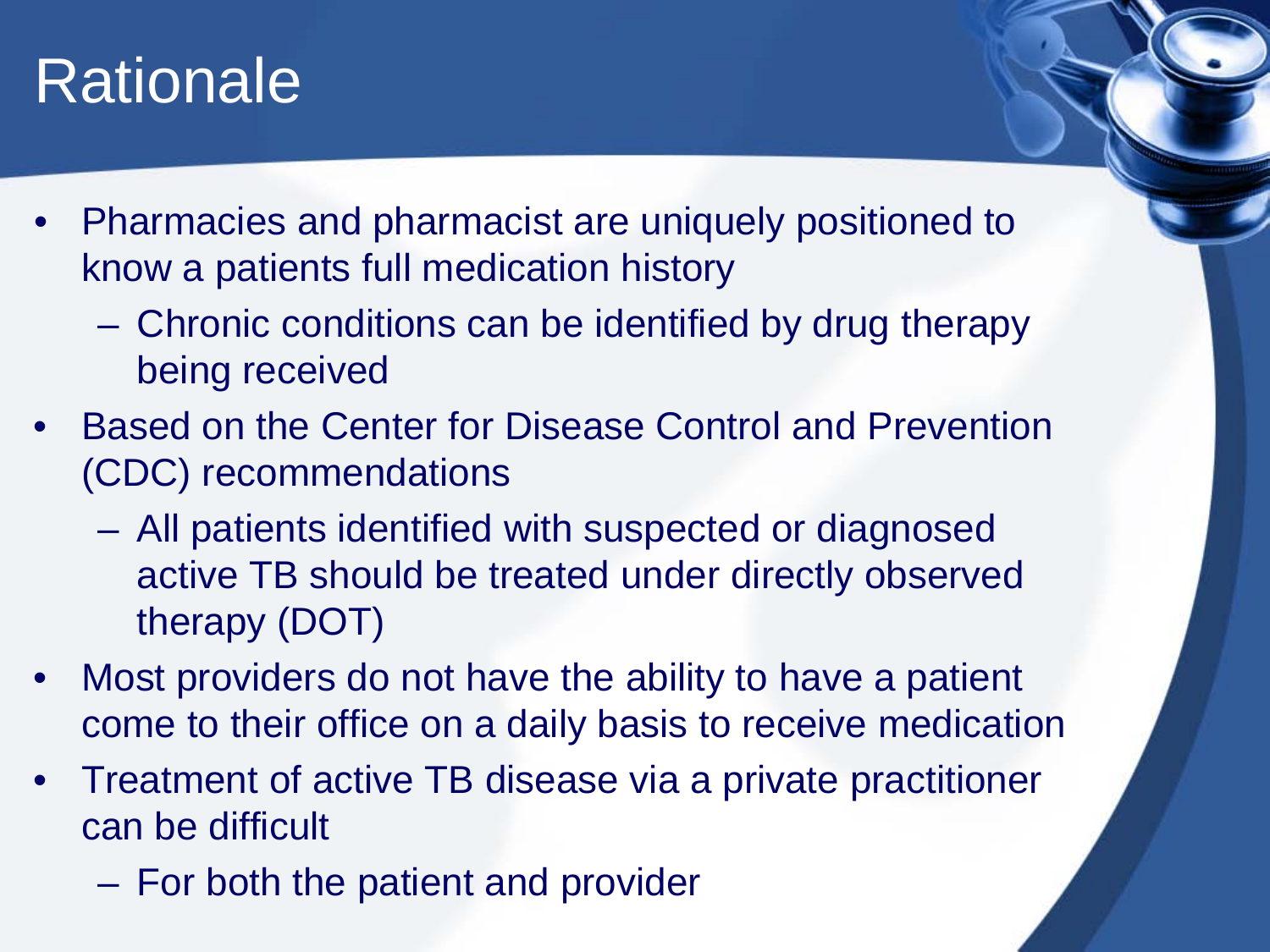#### Rationale

- Alerting the health authority that a patient is receiving 2 or more TB medications (INH/RIF/PZA/EMB) is another way to identify possible active case in our community
	- 2 or more drugs can be used to treat active TB disease (initiation phase vs. maintenance phase)
	- LTBI therapy can also be treated with 2 drugs but for a period of 3-4 months
- Reporting these cases to the health authority will allow the patient to receive additional monitoring and follow up that may not be available at their providers office
- This is also another way to identify those cases of active TB disease that have not been reported
	- Early identification allows for appropriate contact investigation and decreases the spread of disease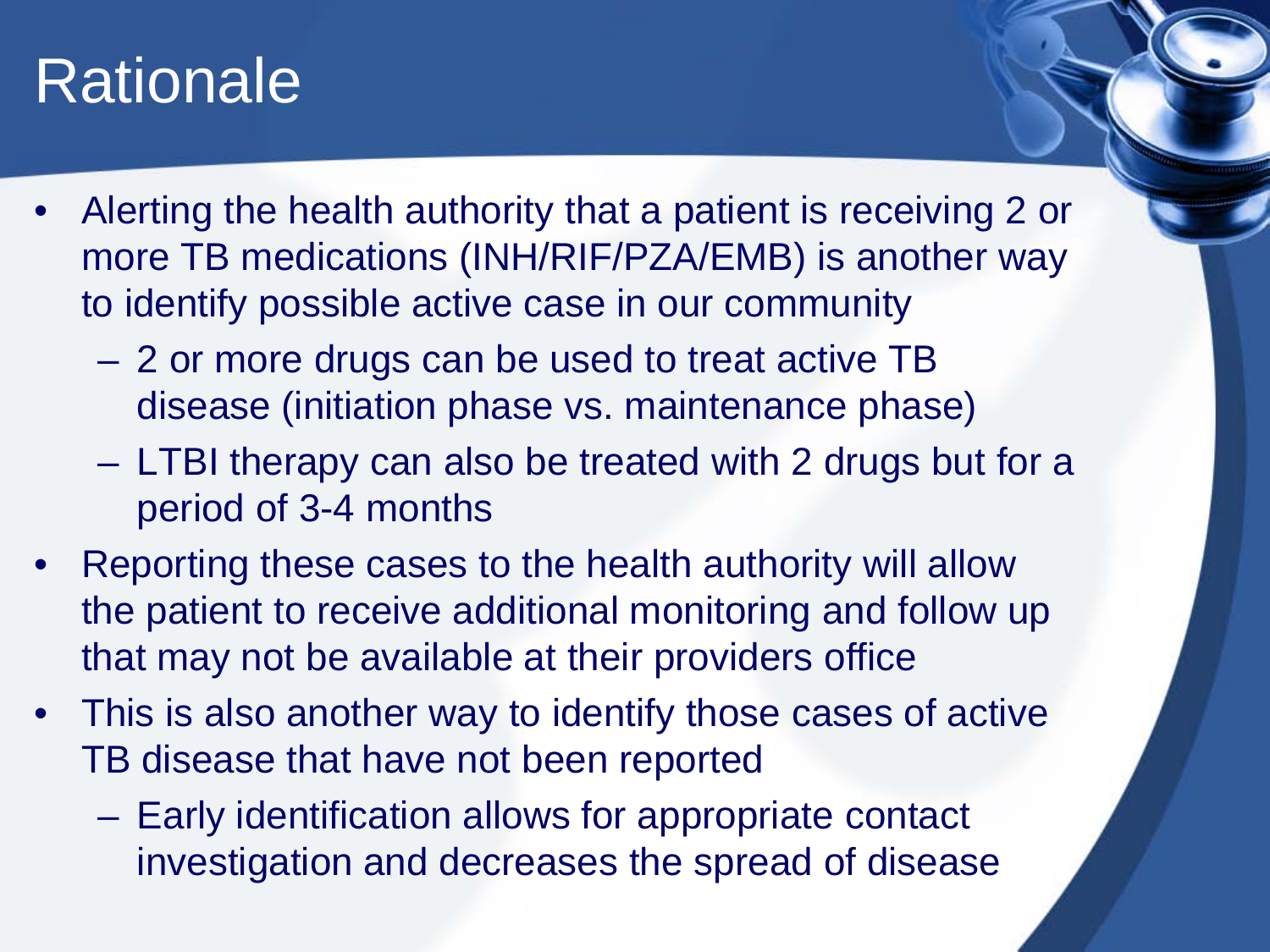### Sites of Tuberculosis Disease

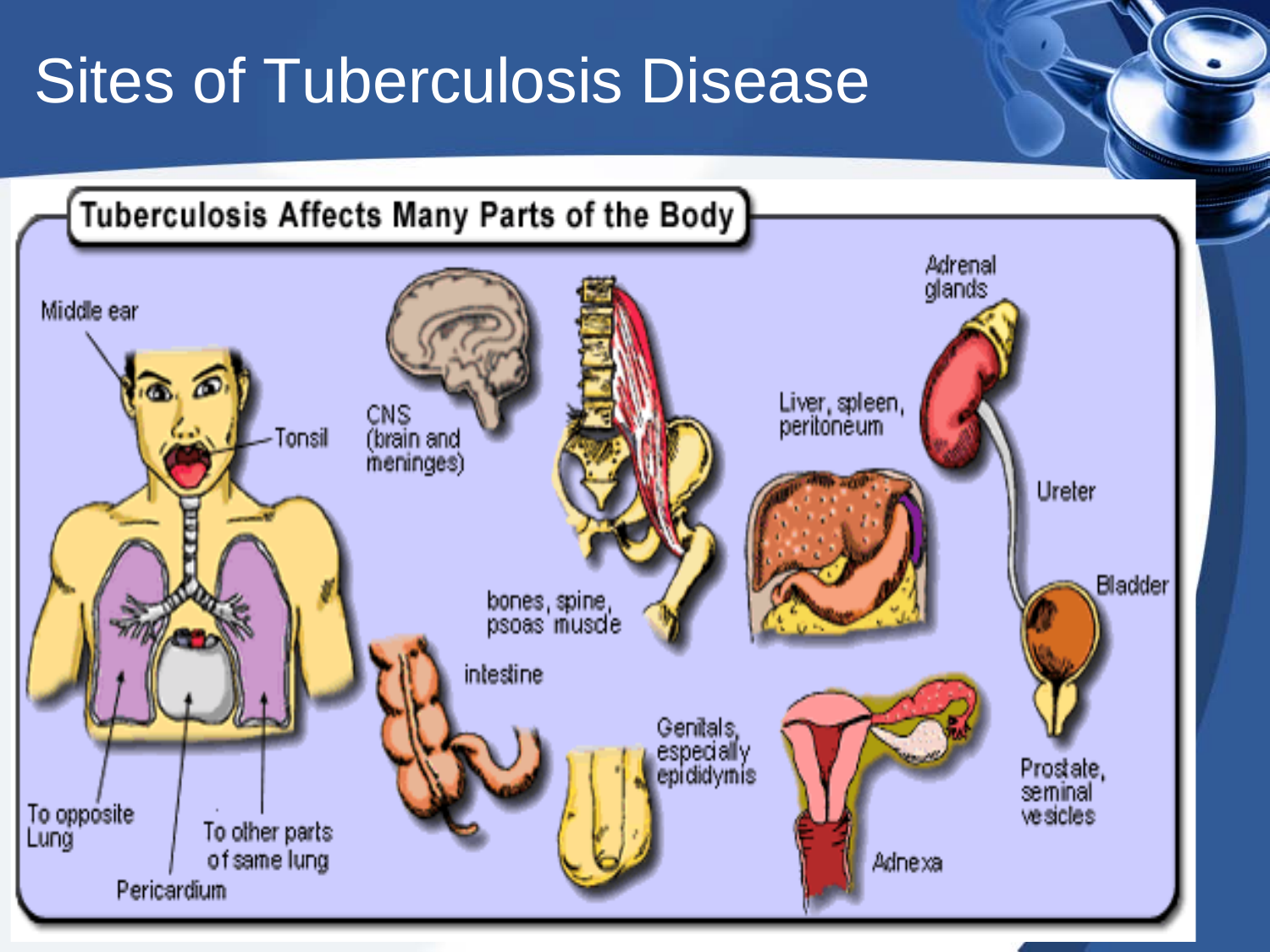- Nevada Administrative Code (441A) was recently updated to including registered pharmacist or intern pharmacist
	- Dispensing two or more prescription drug used for the treatment of TB
	- As one of the health professionals, laboratorians, and others responsible for reporting TB required to report the occurrence of a communicable disease to the health authority
		- [NRS 441A.150,](http://www.leg.state.nv.us/NRS/NRS-441A.html) [NAC 441A.290](http://www.leg.state.nv.us/Nac/NAC-441A.html)**,** [NAC 441A.295](http://www.leg.state.nv.us/Nac/NAC-441A.html)
	- Effective January 1<sup>st</sup>, 2011
- By law these cases must be reported because Tuberculosis is a communicable disease that can be transmitted in the air via respiratory droplets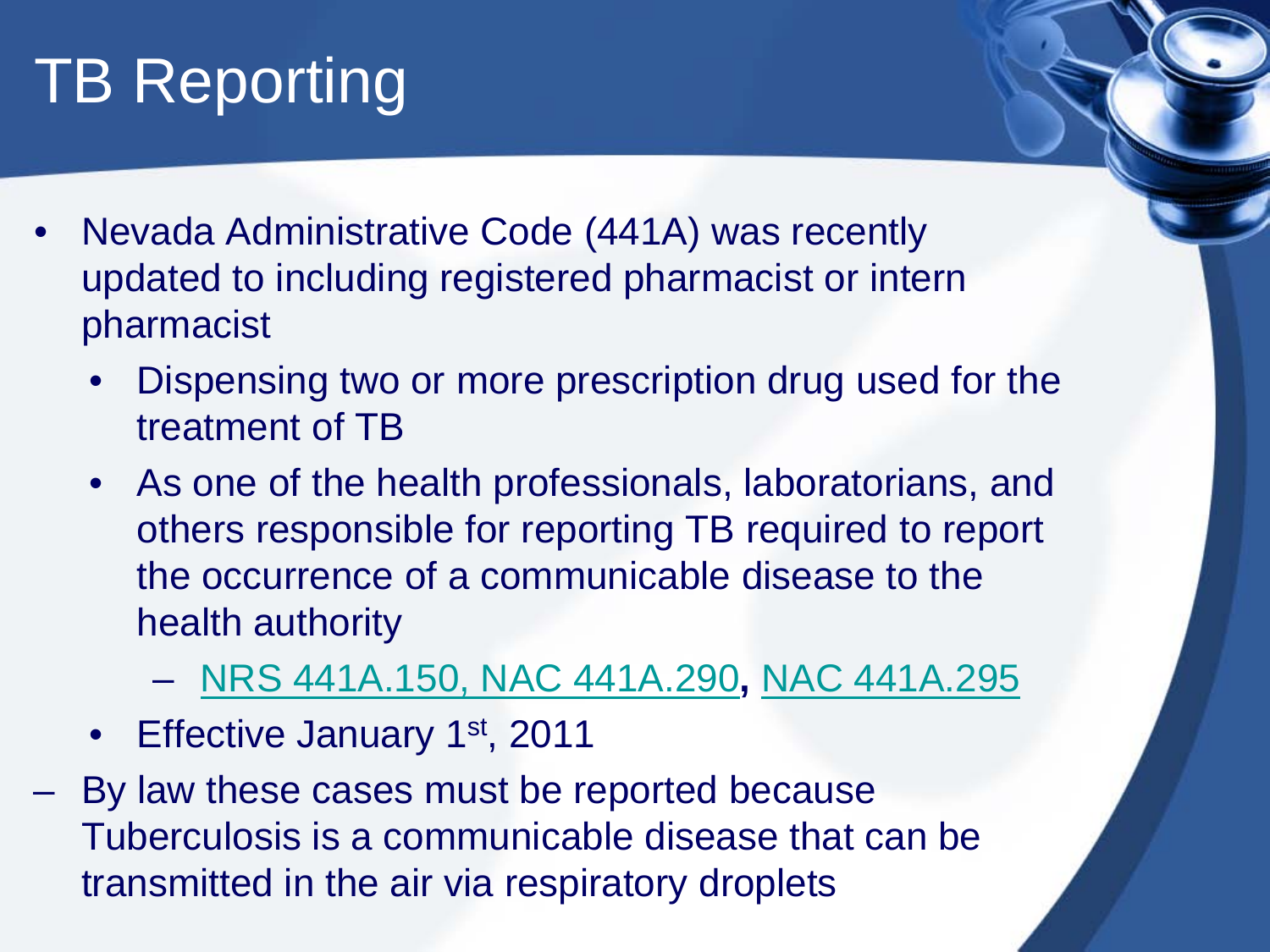- Other health care providers are also required to report this communicable disease but there have been instances when individuals were not report by a private physician managing their care
- In some cases incorrectly, which can lead to prolonged infectiousness and acquired drug resistance
- Treatment via (DOT) based on the current CDC guidelines is done on a regular basis at the Health Department
	- Patients will also receive their medications free of charge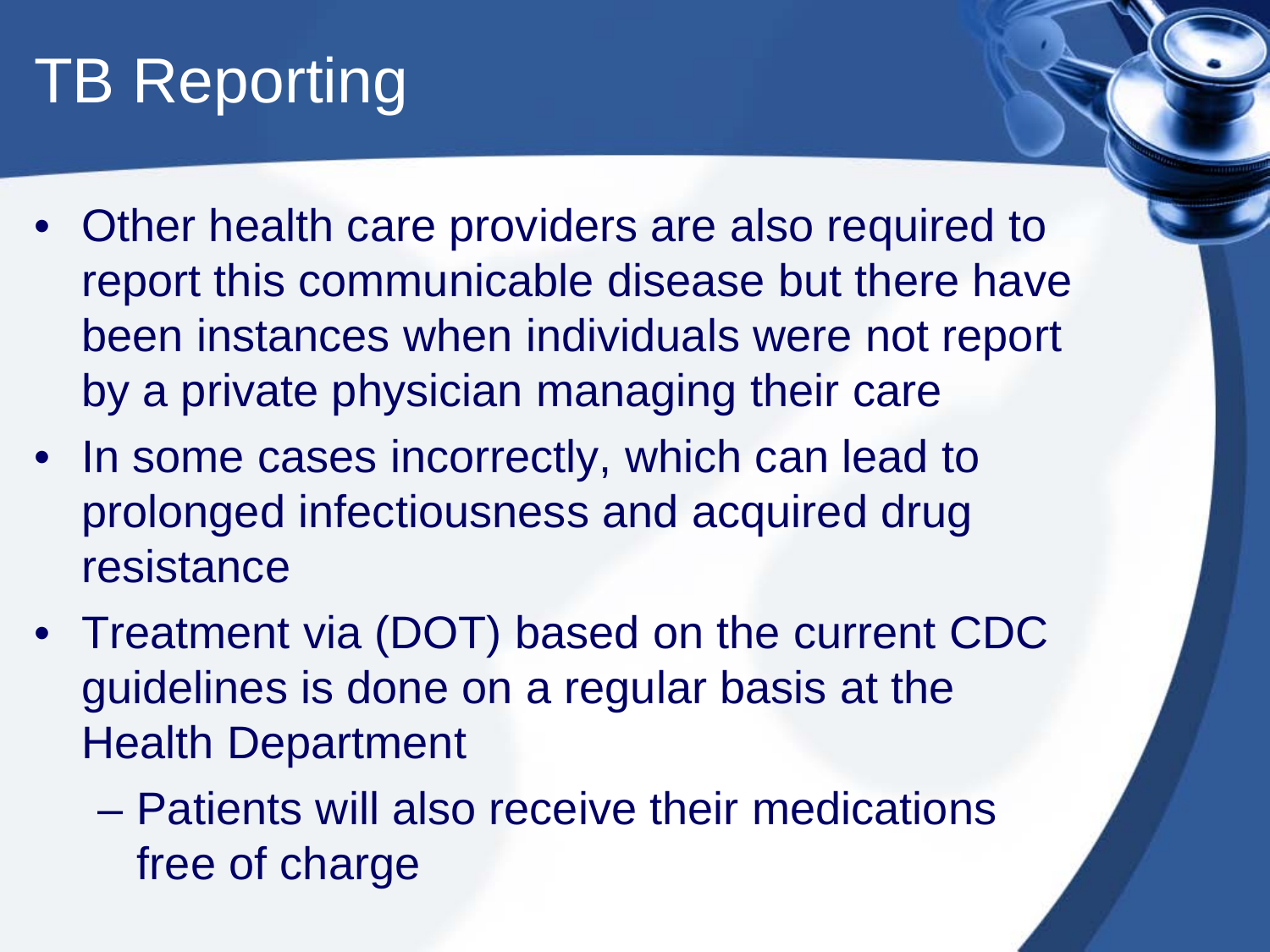- In Southern Nevada the Health Authority that you will be reporting to is the Southern Nevada Health District TB clinic located at 625 Shadow Lane, LV, NV 89106
- Fax # is 702 759-1414
- The information needed is as follows:
	- Name of Pharmacy including address and contact phone number
	- Name of Pharmacist or Pharmacy Intern reporting the patient
	- Patient demographic information
	- Medications being prescribed
	- Prescribing physician or other licensed health professional- including address and contact phone number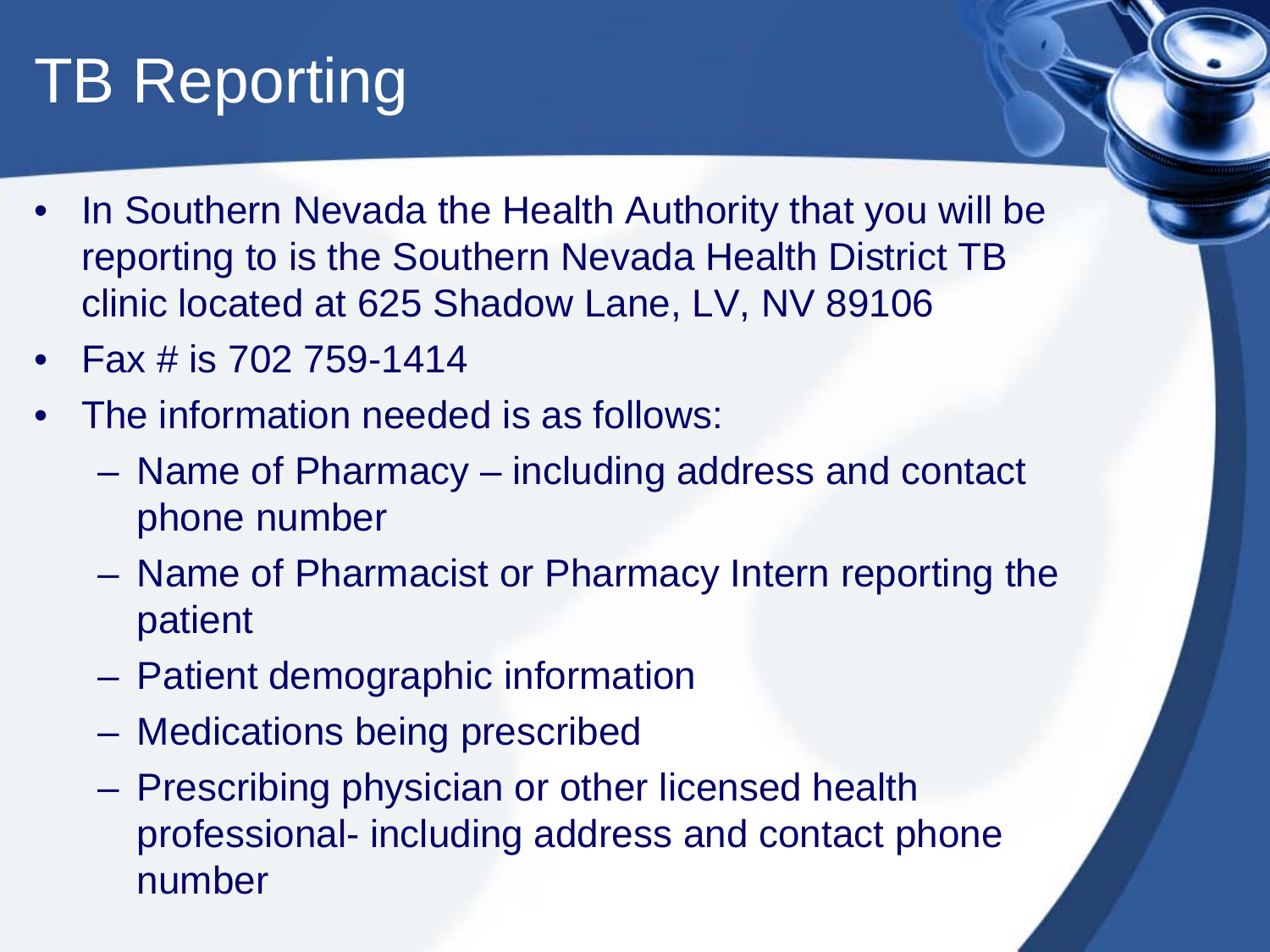- Pharmacies frequency as the question "Is this a HIPPA violation?"
- As a provider you are authorized, under HIPAA Section [164.512b](http://www.hhs.gov/ocr/privacy/hipaa/understanding/special/publichealth/publichealth.pdf)
- "Disclosures for Public Health Activities", to release protected health information without patient consent to ensure public health and safety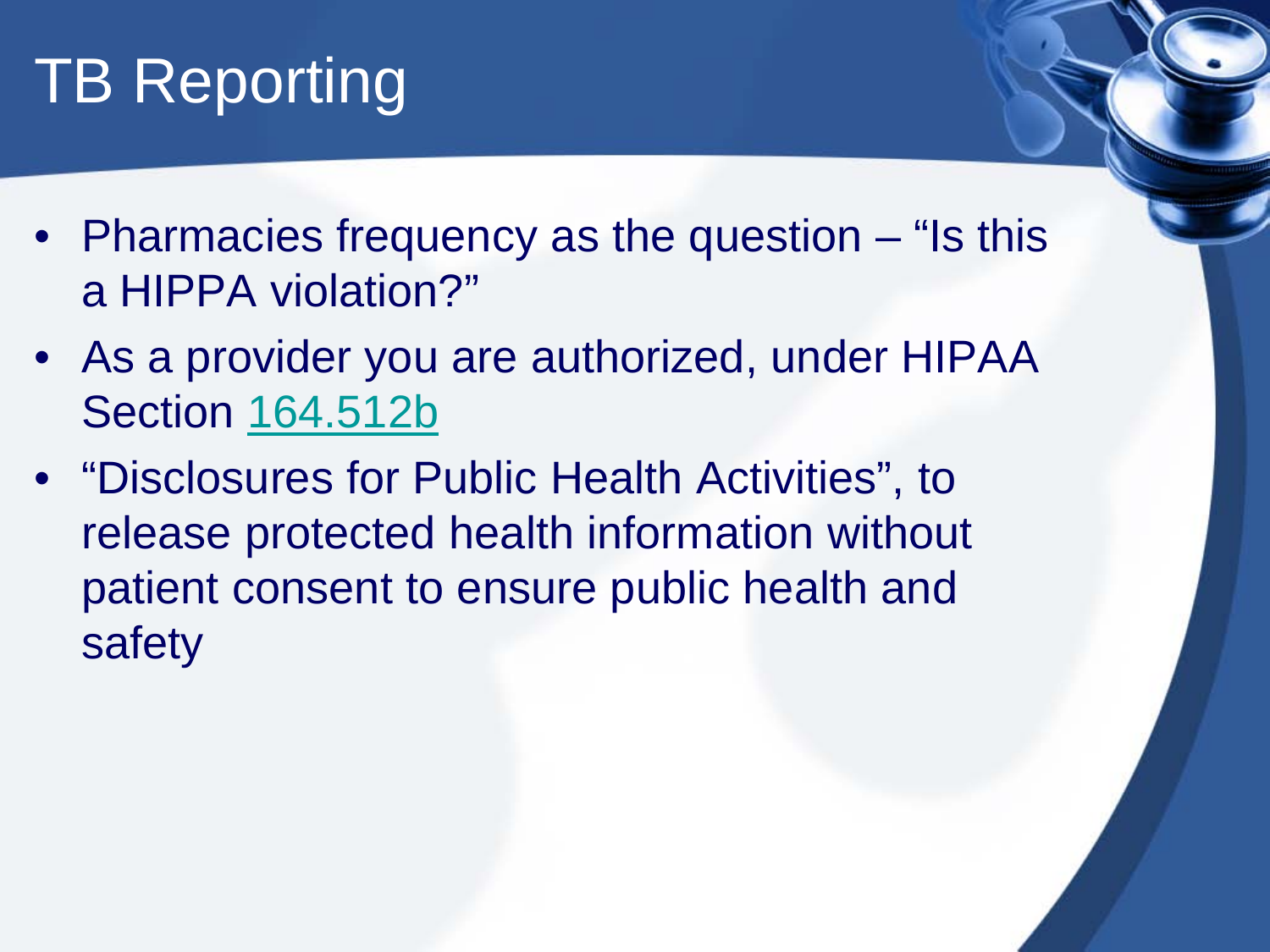### **TB Reporting Form Example**

#### Mycobacterium tuberculosis (TB) Medication Dispensing Report

Pursuant to NAC441A this form may be used whenever a registered pharmacist or intern pharmacist dispenses two or more prescription drugs used for the treatment of TB requiring them to report to the Local Health Authority. As a provider you are authorized, under HIPAA Section 164.512b "Disclosures for Public Health Activities", to release protected health information without patient consent to ensure public health and safety.



#### TB DRUG DISPENSING REPORT

|                                                                                                             | <b>NAME OF PHARMACY:</b>                                                  |                                         |                      |             |                                                   |                           |  |  |  |
|-------------------------------------------------------------------------------------------------------------|---------------------------------------------------------------------------|-----------------------------------------|----------------------|-------------|---------------------------------------------------|---------------------------|--|--|--|
|                                                                                                             | <b>ADDRESS OF PHARMACY:</b>                                               |                                         |                      |             |                                                   |                           |  |  |  |
|                                                                                                             | <b>NAME OF PHARMACIST OR INTERN PHARMACIST:</b>                           |                                         | <b>PHONE NUMBER:</b> |             |                                                   |                           |  |  |  |
| <b>FACILITY REPORTING</b>                                                                                   | <b>FIRST NAME</b><br><b>LAST NAME</b><br><b>DATE PRESCRIPTION FILLED:</b> |                                         |                      |             |                                                   |                           |  |  |  |
|                                                                                                             | <b>MONTH</b><br>DATE AND TIME THE LOCAL HEALTH AUTHORITY WAS NOTIFIED:    | <b>DAY YEAR</b><br><b>MILITARY TIME</b> |                      |             |                                                   |                           |  |  |  |
|                                                                                                             |                                                                           | <b>MONTH</b>                            | DAY                  | <b>YEAR</b> | <b>MILITARY TIME</b>                              |                           |  |  |  |
|                                                                                                             | <b>NAME OF PRESCRIBING HEALTH CARE PROVIDER:</b>                          |                                         |                      |             |                                                   |                           |  |  |  |
| <b>INFORMATION</b><br><b>PROVIDER</b>                                                                       | <b>FIRST NAME</b>                                                         | <b>LAST NAME</b>                        |                      |             |                                                   |                           |  |  |  |
|                                                                                                             | <b>PHONE NUMBER:</b>                                                      |                                         |                      |             | <b>DATE PRESCRIPTION WRITTEN:</b><br><b>MONTH</b> | <b>DAY</b><br><b>YEAR</b> |  |  |  |
|                                                                                                             | <b>ADDRESS:</b>                                                           |                                         |                      |             |                                                   |                           |  |  |  |
|                                                                                                             | <b>COMMENTS:</b>                                                          |                                         |                      |             |                                                   |                           |  |  |  |
| PATIENT INFORMATION                                                                                         | <b>PATIENT NAME:</b>                                                      |                                         |                      |             |                                                   |                           |  |  |  |
|                                                                                                             | <b>FIRST NAME</b>                                                         | <b>LAST NAME</b>                        |                      |             |                                                   |                           |  |  |  |
|                                                                                                             | <b>ADDRESS:</b>                                                           |                                         |                      |             | <b>DATE OF BIRTH:</b><br><b>MONTH</b>             | DAY YEAR                  |  |  |  |
|                                                                                                             | CITY:                                                                     | STATE:                                  |                      |             |                                                   |                           |  |  |  |
|                                                                                                             | <b>PHONE NUMBER:</b>                                                      |                                         |                      |             |                                                   |                           |  |  |  |
|                                                                                                             | <b>COMMENTS:</b>                                                          |                                         |                      |             |                                                   |                           |  |  |  |
| <b>Check All That Apply</b>                                                                                 |                                                                           |                                         |                      |             |                                                   |                           |  |  |  |
| Only report if two or more boxes are checked and a report has not previously been submitted for this person |                                                                           |                                         |                      |             |                                                   |                           |  |  |  |
| MEDICATION<br><b>DISPENSE</b>                                                                               | Ethambutol                                                                | Pyrazinamide                            |                      |             | Rifampin                                          |                           |  |  |  |
|                                                                                                             | Isoniazid                                                                 | Streptomycin                            |                      |             | <b>Rifabutin</b>                                  |                           |  |  |  |
|                                                                                                             | Other:                                                                    |                                         |                      |             |                                                   |                           |  |  |  |
| FAX COMPLETED FORMS TO YOUR LOCAL HEALTH AUTHORITY AT:                                                      |                                                                           |                                         |                      |             |                                                   |                           |  |  |  |
|                                                                                                             |                                                                           |                                         |                      |             |                                                   |                           |  |  |  |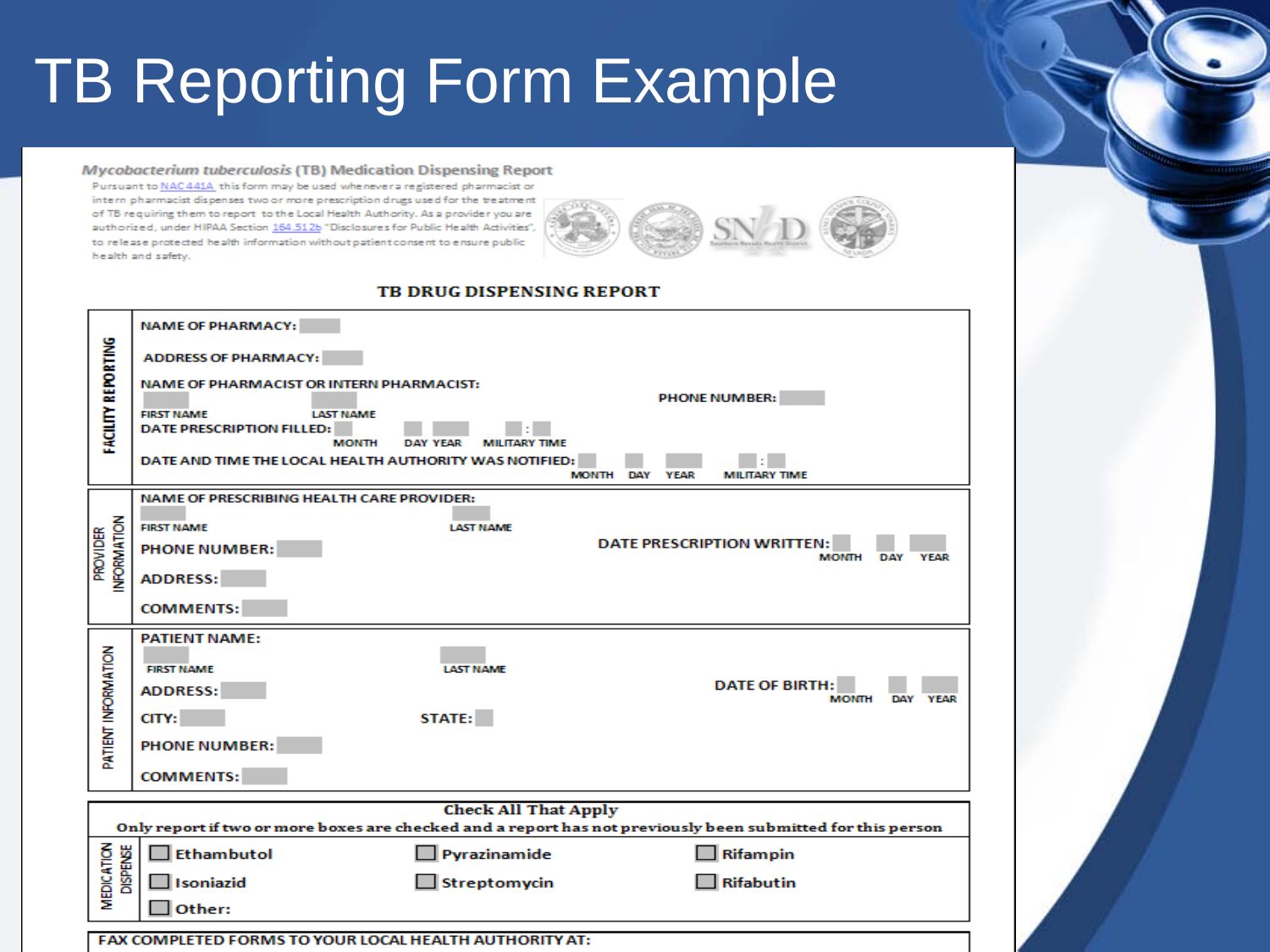# Treatment Regimens

| <b>Initial Phase</b> |                                                      |                                                                                                                                                                                                | <b>Continuation Phase</b>              |                                                                                  |                                                                                                                                                                    |                                                            |
|----------------------|------------------------------------------------------|------------------------------------------------------------------------------------------------------------------------------------------------------------------------------------------------|----------------------------------------|----------------------------------------------------------------------------------|--------------------------------------------------------------------------------------------------------------------------------------------------------------------|------------------------------------------------------------|
| Regimen              | <b>Drugs</b>                                         | Interval and<br><b>Doses</b>                                                                                                                                                                   | Regimen                                | <b>Drugs</b>                                                                     | Interval and<br><b>Doses</b>                                                                                                                                       | <b>Range of Total</b><br><b>Doses</b>                      |
|                      | <b>INH</b><br><b>RIF</b><br><b>PZA</b><br><b>EMB</b> | 7 days/week for 56<br>doses (8 weeks)<br><b>OR</b><br>5 days/week for 40<br>doses (8 weeks)                                                                                                    | 1a<br>1 <sub>b</sub><br>1 <sub>c</sub> | <b>INH</b><br><b>RIF</b><br><b>INH</b><br><b>RIF</b><br><b>INH</b><br><b>RPT</b> | 7 days/week<br>for (18 weeks)<br>126 doses OR<br>5 days/week<br>90 doses<br>2 days/week<br>for 36 doses<br>$(18$ weeks)<br>1 day/week for<br>18 doses (18<br>weeks | 182-130 (26 weeks)<br>92-76 (26 weeks)<br>74-58 (26 weeks) |
| 2                    | <b>INH</b><br><b>RIF</b><br><b>PZA</b><br><b>EMB</b> | 7 days/week for 14<br>doses (2 weeks),<br>then 2 days/week<br>for 12 doses (6<br>weeks)<br><b>OR</b><br>5 days/week for 10<br>doses (2 weeks,<br>then 2 days/week<br>for 12 doses (6<br>weeks) | 2a<br>2 <sub>b</sub>                   | <b>INH</b><br><b>RIF</b><br><b>INH</b><br><b>RPT</b>                             | 2 days/week<br>for 36 doses<br>$(18$ weeks)<br>1 day/week for<br>18 doses (18<br>weeks)                                                                            | 62-58 (26 weeks)<br>44-40 (26 weeks)                       |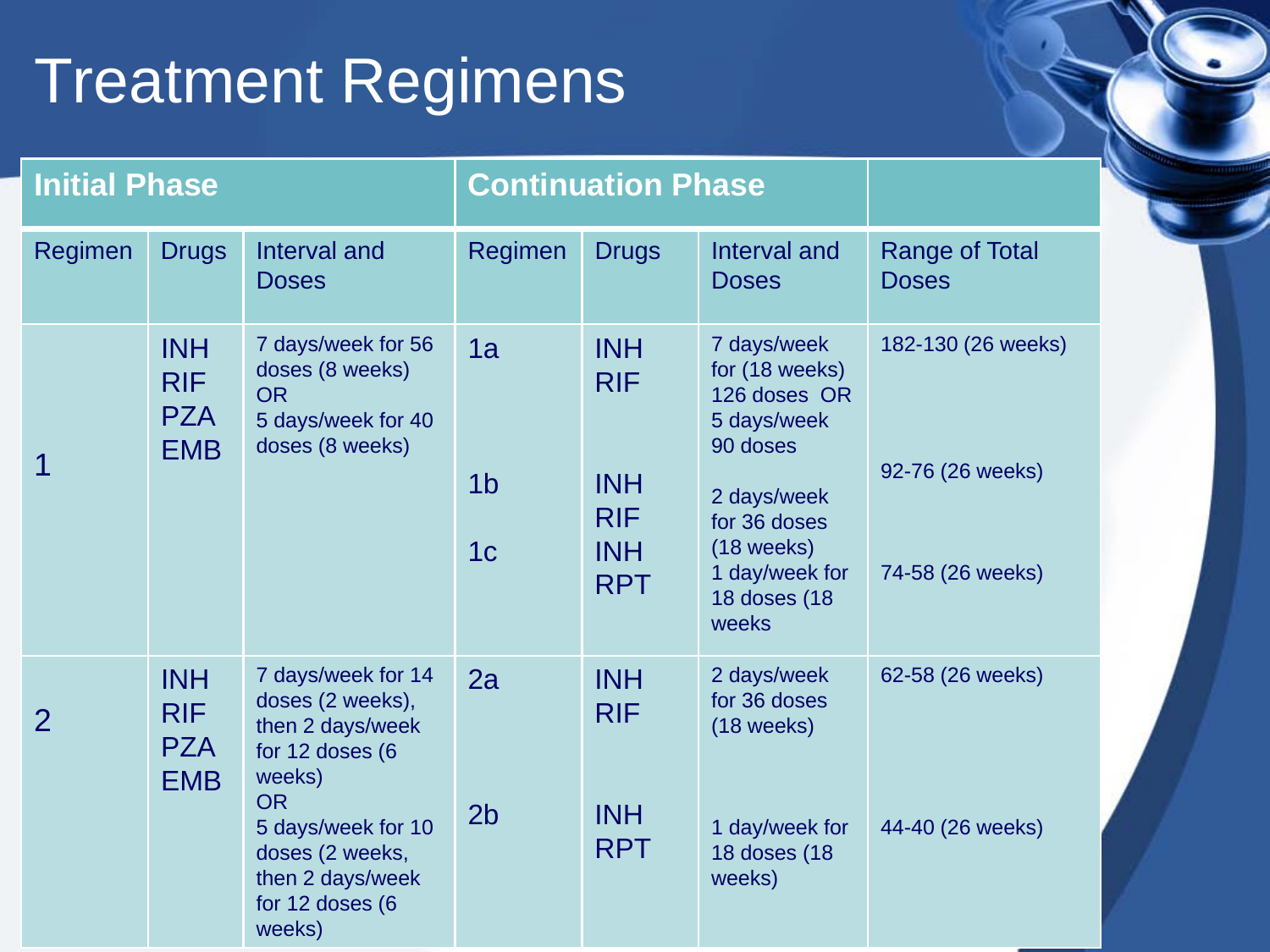## Drug Resistance

- Multi-drug resistant (MDR) TB
	- Resistant to at least INH and RIF (or rifamycin class)
- Extensively drug resistant (XDR) TB
	- Resistance to INH and RIF
	- FQN (fluroquinolones)
		- Levofloxacin and moxifloxacin
	- $-$  At least one 2<sup>nd</sup> line injectable agent
		- Aminoglycoside
			- Streptomycin, Amikacin, Kanamycin
		- Capreomycin (polypetide aminoglycoside "like")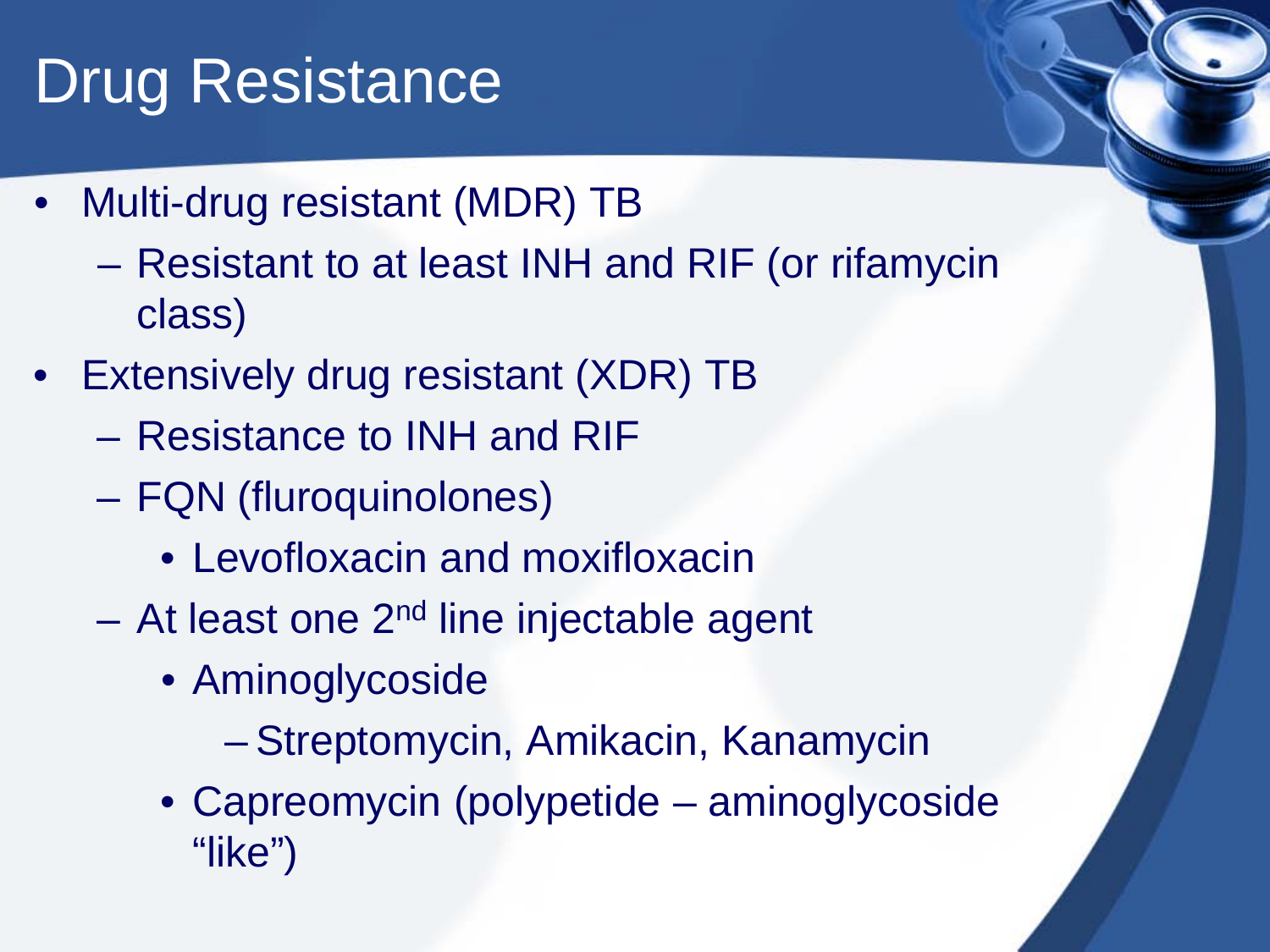## Drug Resistance

- Totally Drug Resistant (TDR)
	- Resistant to ALL 10 drugs with know activity against TB
	- First case identified in Europe in 2006
		- Cases have been identified in Italy (2007), Japan (2008), Iran (2009), and India (2012)
	- Seen in young otherwise healthy patients
	- Also know as Extremely Drug Resistant (XXDR) TB
- *A drug resistant organism can be passed on from person to person OR*
- *Drug resistance can be acquired due to inappropriate treatment*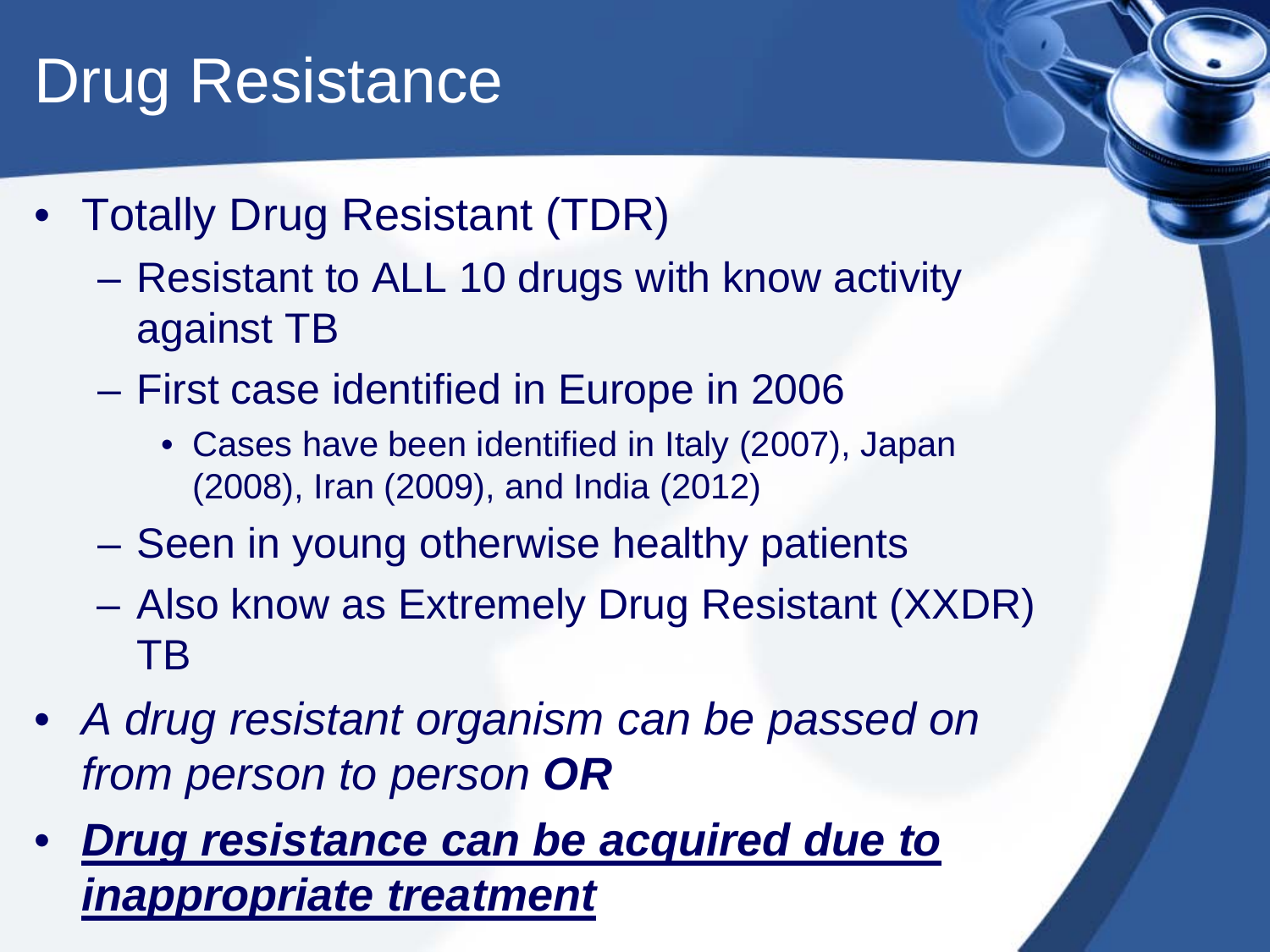#### **Summary**

- As of January 1<sup>st</sup>, 2011 all Nevada pharmacies are required to report a patient receiving 2 or more TB medications to the health authority
	- Nevada Administrative Code (441A)
- Drug therapy is one of the **MOST** important part of effective TB infection and control
- Pharmacists are uniquely qualified to assess the patient for medication side effects and possible drugdrug interactions
- Pharmacists involvement
	- Will help to obtain treatment goals
	- Assist in management of other chronic medical conditions
	- Maintain the health and wellness of the patient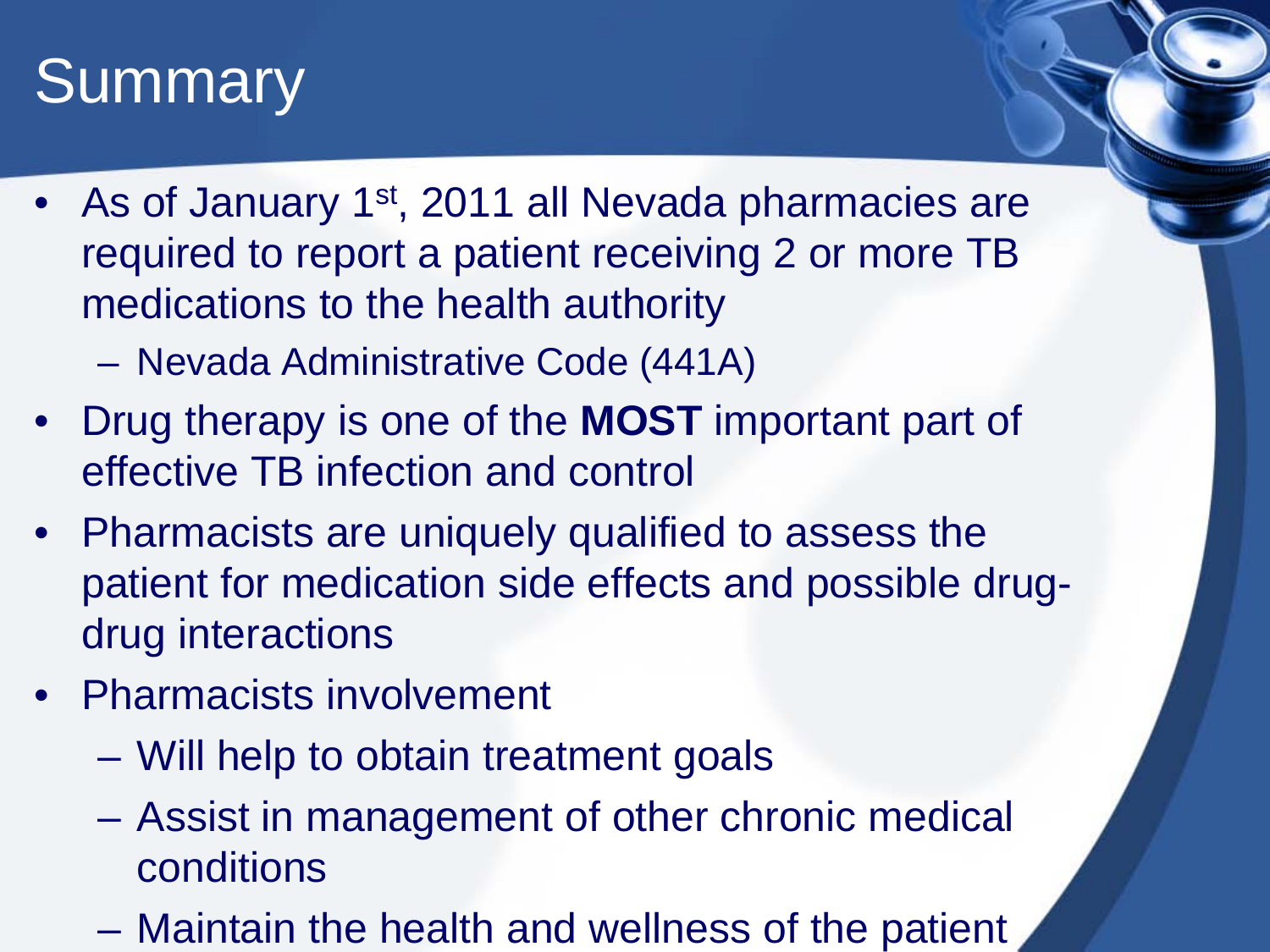#### **Summary**

- Appropriate management of active TB disease is imperative to treatment success and decreasing the spread of disease
- Patients being treated for active TB disease should be treated under DOT
- This is routinely done at the Health Department and is free of charge to the patient
- When in doubt contact the Health Department with question regarding Tuberculosis!!!!!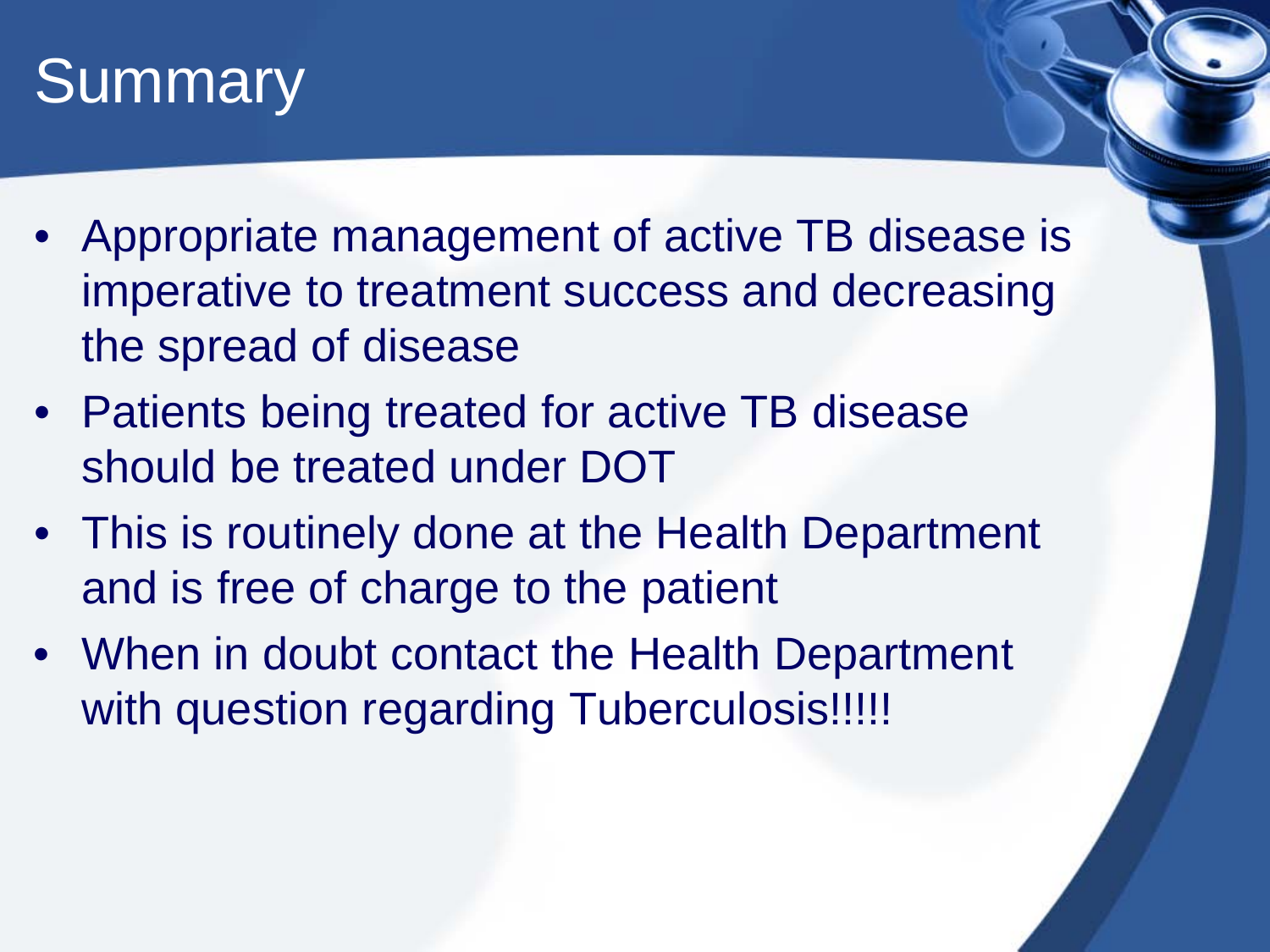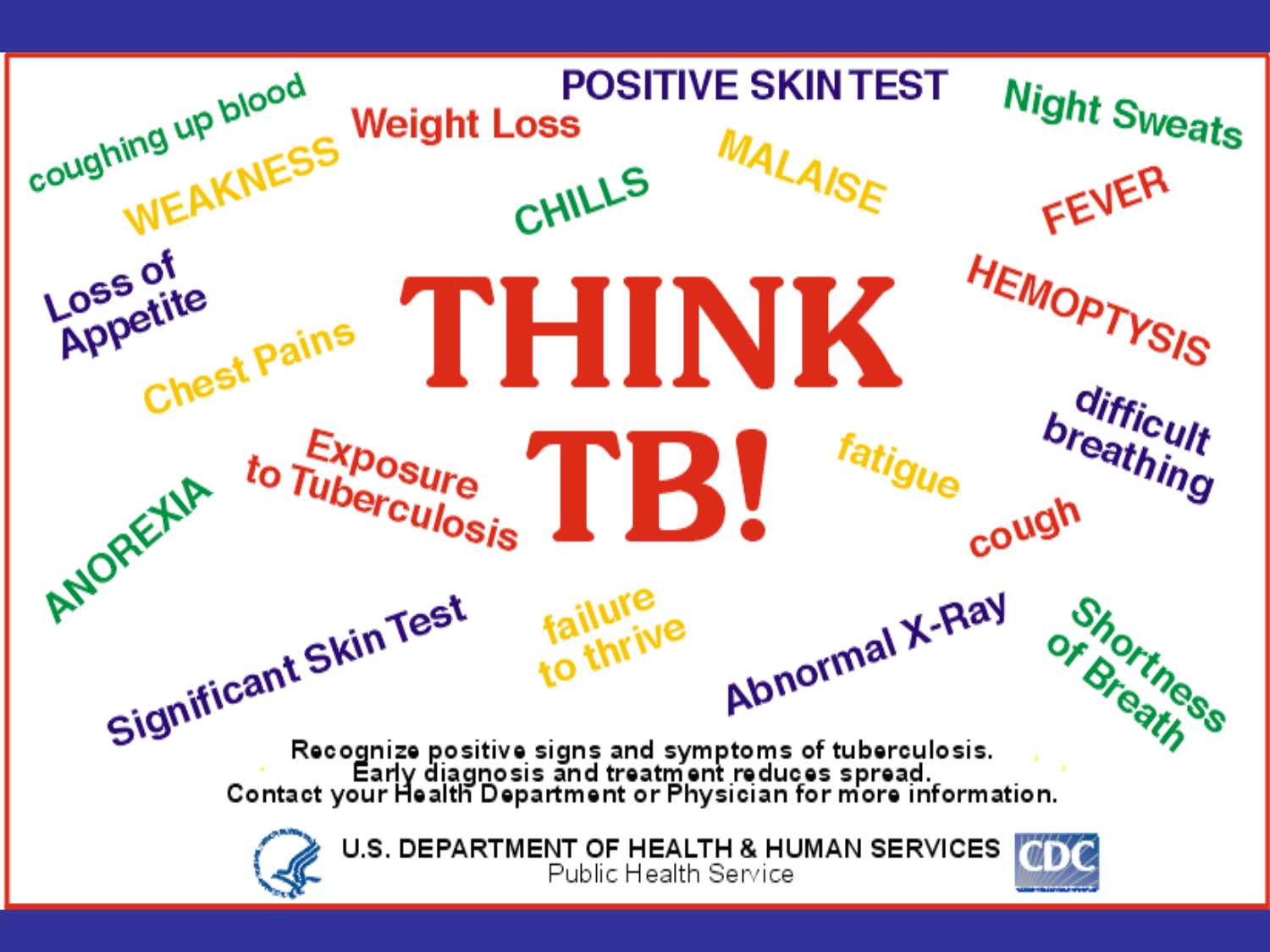### Contact Information

- Christina M. Madison, Pharm.D., BCACP
- E-mail: [madison@snhdmail.org](mailto:madison@snhdmail.org)
- Phone: 702 759-1639 office